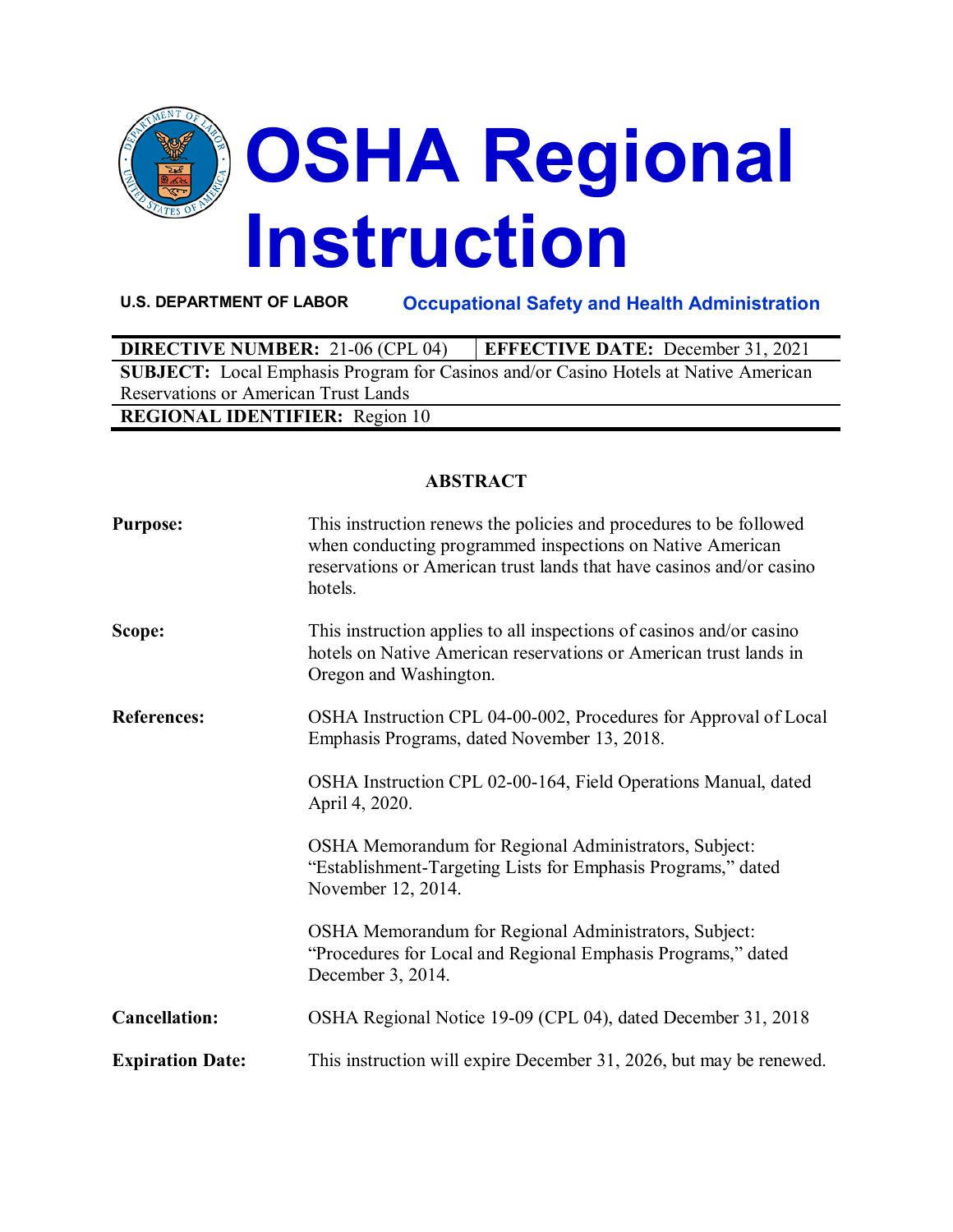| <b>State Plan Impact:</b>   | None.                                                                                        |
|-----------------------------|----------------------------------------------------------------------------------------------|
| <b>Significant Changes:</b> | The list of casinos operating in Oregon and Washington was removed<br>from this renewed LEP. |
| <b>Action Offices:</b>      | Portland and Washington Area Offices and the Office of Enforcement<br>Programs.              |
| <b>Originating Office:</b>  | Office of Enforcement Programs                                                               |
| <b>Contact:</b>             | <b>Assistant Regional Administrator</b><br>Office of Enforcement Programs                    |

By and Under the Authority of:

Patrick J. Kapust Acting Regional Administrator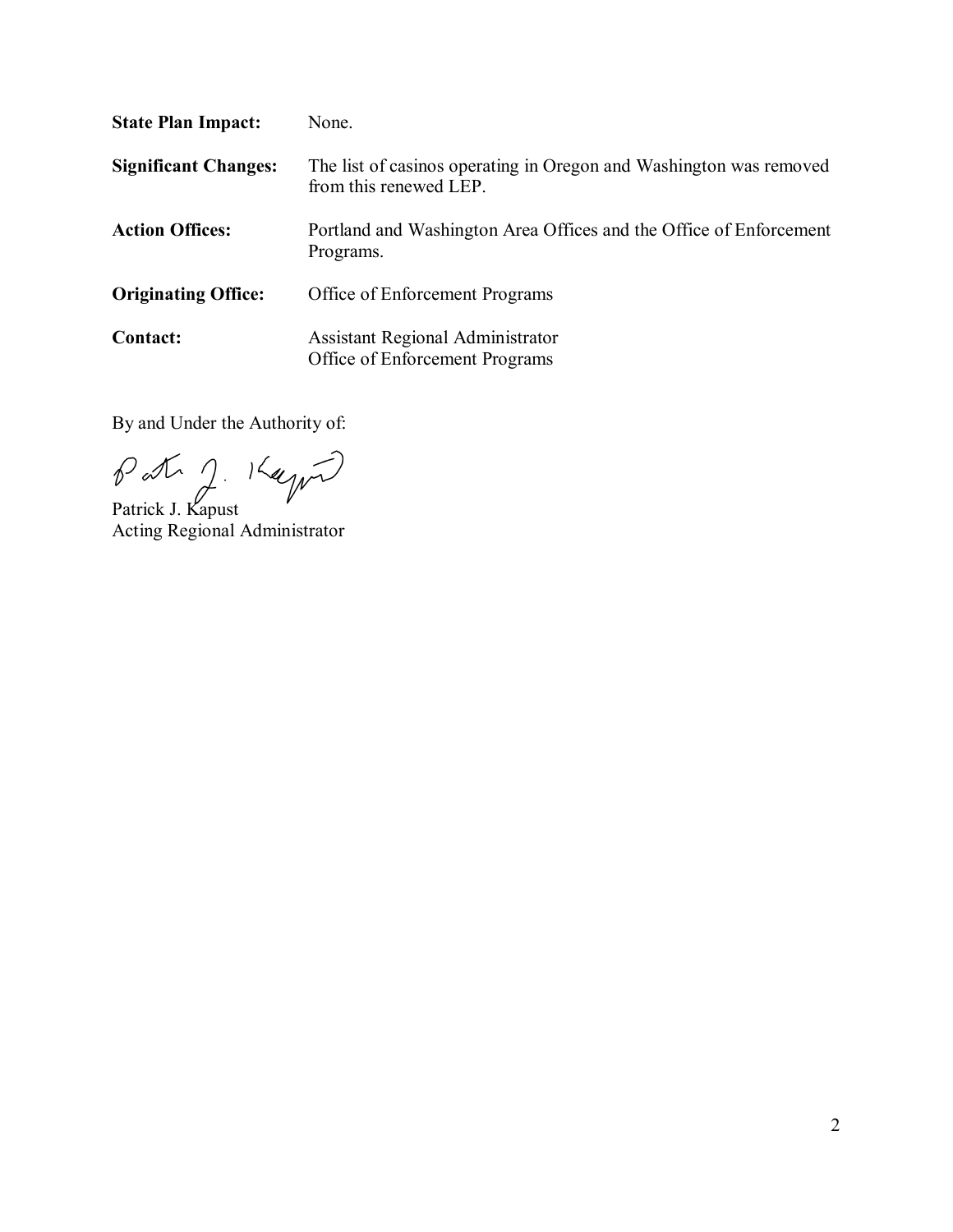### **Executive Summary**

The purpose and intent of this instruction is to renew an inspection scheduling system to cover high-hazard activities within the context of current law and OSHA policy. Safety and health programmed inspections of casinos and casino hotels on Native American reservations and trust lands are to be scheduled using this instruction in Oregon and Washington.

# **Table of Contents**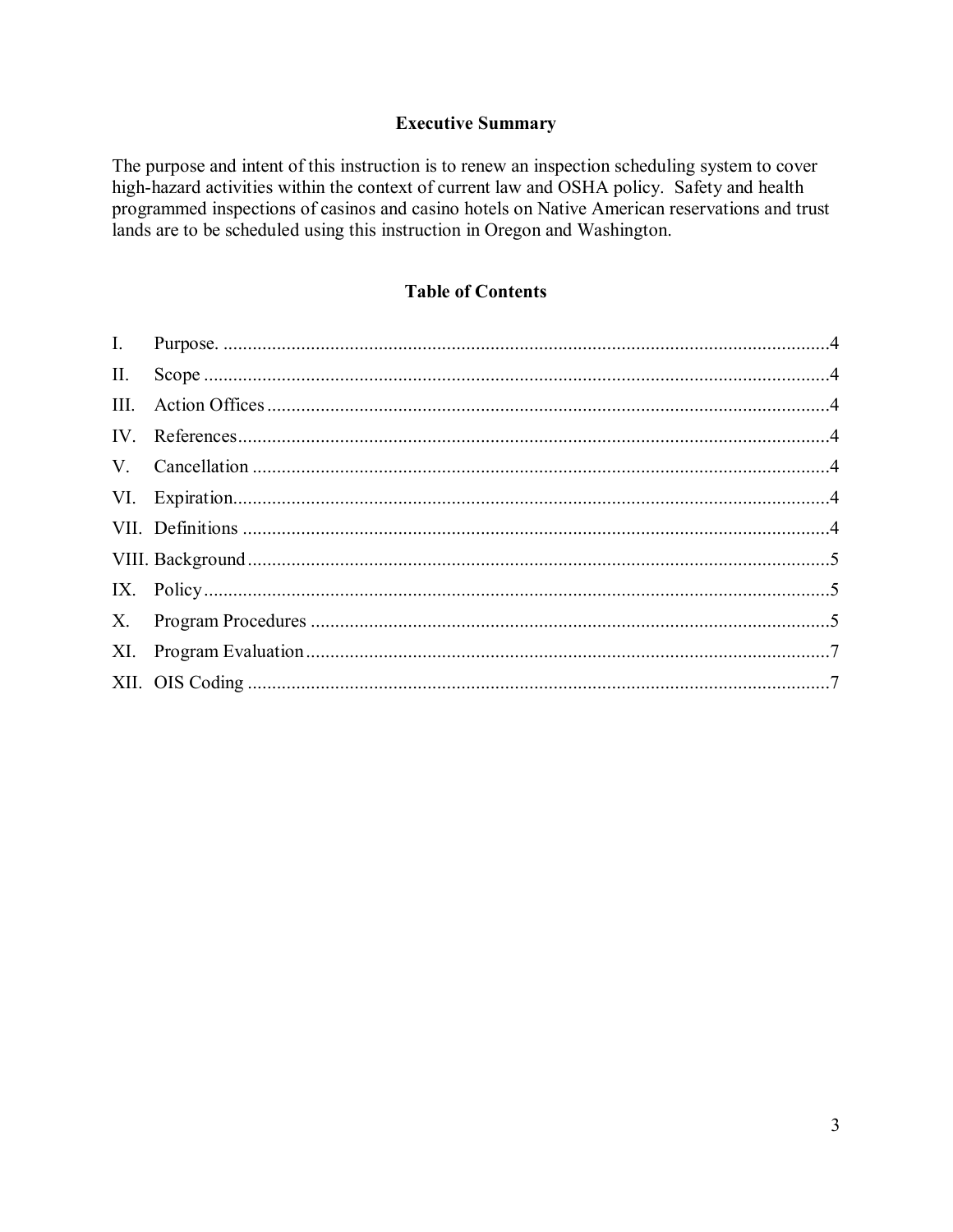### <span id="page-3-0"></span>**I. Purpose.**

This instruction renews a Local Emphasis Program (LEP) for inspections of casinos and/or casino hotels on Native American reservations and trust lands in Oregon and Washington.

#### <span id="page-3-1"></span>**II. Scope.**

This instruction applies to the Portland and Washington Area Offices.

### <span id="page-3-2"></span>**III. Action Offices.**

- A. Responsible Office. Office of Enforcement Programs
- B. Action Offices. Portland and Washington Area Offices.

### <span id="page-3-3"></span>**IV. References:**

 OSHA Instruction CPL 04-00-002, Procedures for Approval of Local Emphasis Programs, dated November 13, 2018.

OSHA Instruction CPL 02-00-164, Field Operations Manual, dated April 4, 2020.

OSHA Memorandum for Regional Administrators, Subject: "Establishment-Targeting Lists for Emphasis Programs," dated November 12, 2014.

OSHA Memorandum for Regional Administrators, Subject: "Procedures for Local and Regional Emphasis Programs," dated December 3, 2014.

## <span id="page-3-4"></span>**V. Cancellation.**

OSHA Regional Notice 19-09 (CPL 04), dated December 31, 2018

## <span id="page-3-5"></span>**VI. Expiration.**

This instruction will expire December 31, 2026, but may be renewed.

#### <span id="page-3-6"></span>**VII. Definitions.**

Casinos and/or Casino Hotels – For purposes of this LEP, casinos and casino hotels are employers engaged in operating gambling facilities that offer table-wagering games along with other gambling, such as slot machines and sport betting. These establishments often provide hotel accommodations, food and beverage services, golfing and other recreational activities.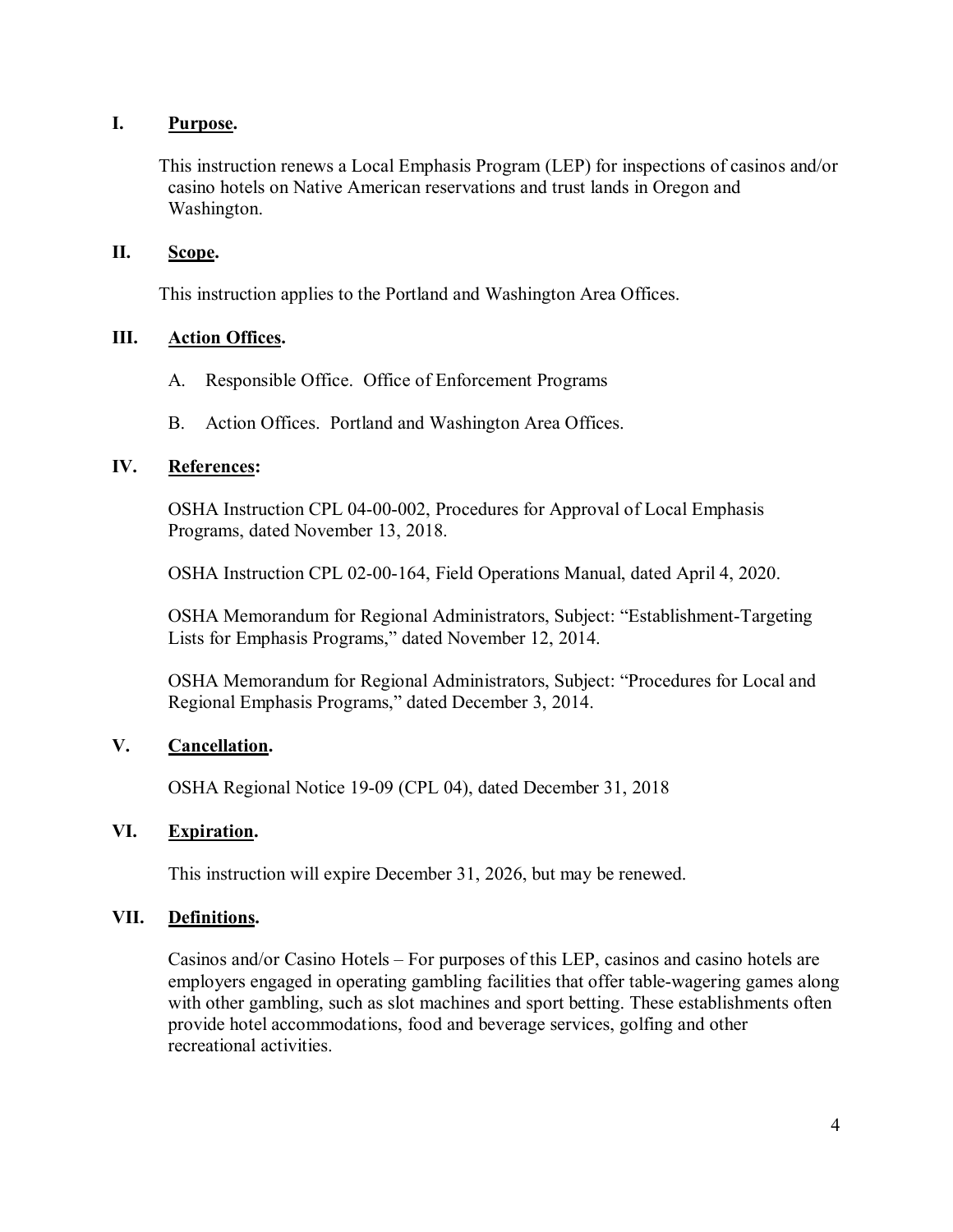## <span id="page-4-0"></span>**VIII. Background.**

This LEP supports the Occupational Safety and Health Administration (OSHA) Fiscal Year 2022 Agency Management Plan, Agency Theme 1, Assure Safe and Healthful Workplaces, to secure safe and health workplaces, including the agency's theme to protect the most vulnerable workers in high hazard industries, by targeting industries with higher than average illness and injury rates.

Washington and Oregon states report incidence rates for the "Accommodation" industry (NAICS code 721). These work sites include relatively hazardous activities such as sheet metal shops, carpenter shops, vehicle maintenance shops, electrical shops, water treatment plants, power generation plants, landscaping operations, and housekeeping. There are also health hazards related to musculoskeletal injuries and bloodborne pathogen exposures. Most of these activities involve exposures to hazards that are among OSHA's strategic emphasis areas, such as amputations, electrical, powered industrial trucks, and noise.

The following table compares the incident rates to the Federal rates for the Accommodation industry. Washington and Oregon states report incidence rates for the "Accommodation" industry (NAICS code 721). The following table compares the incident rates to the Federal rates for the Accommodation industry.

| Year | OR TRC   OR | <b>DART</b> | <b>WA</b><br><b>TRC</b> | <b>WA</b><br><b>DART</b> | <b>FED</b><br><b>TRC</b> | <b>FED</b><br><b>DART</b> |
|------|-------------|-------------|-------------------------|--------------------------|--------------------------|---------------------------|
| 2019 | 4.6         | 3.1         | 5.1                     | 2.6                      | 4.3                      | 2.5                       |
| 2018 | 4.5         | 2.7         | 2.8                     | 1.6                      | 4.2                      | 2.3                       |
| 2017 | 4.2         | 2.6         | 5.8                     | 3.1                      | 4.3                      | 2.4                       |
| 2016 | 5.6         | 3.1         | 5.7                     | 2.5                      | 4.4                      | 2.4                       |
| 2015 | 3.9         | 2.2         | 4.7                     | 2.2                      | 4.9                      | 2.8                       |

The 2019 Federal TRC rate for all private industries was 2.8 and the DART rate was 1.5.

#### <span id="page-4-1"></span>**IX. Policy.**

It is OSHA policy that programmed inspections be conducted primarily in high-hazard sectors of employment. For purposes of scheduling programmed inspections, casinos and casino hotels in Oregon and Washington are considered a high-hazard industry.

## <span id="page-4-2"></span>**X. Program Procedures.**

The following procedures shall be followed when scheduling and inspecting work sites under this program.

#### A. Outreach Program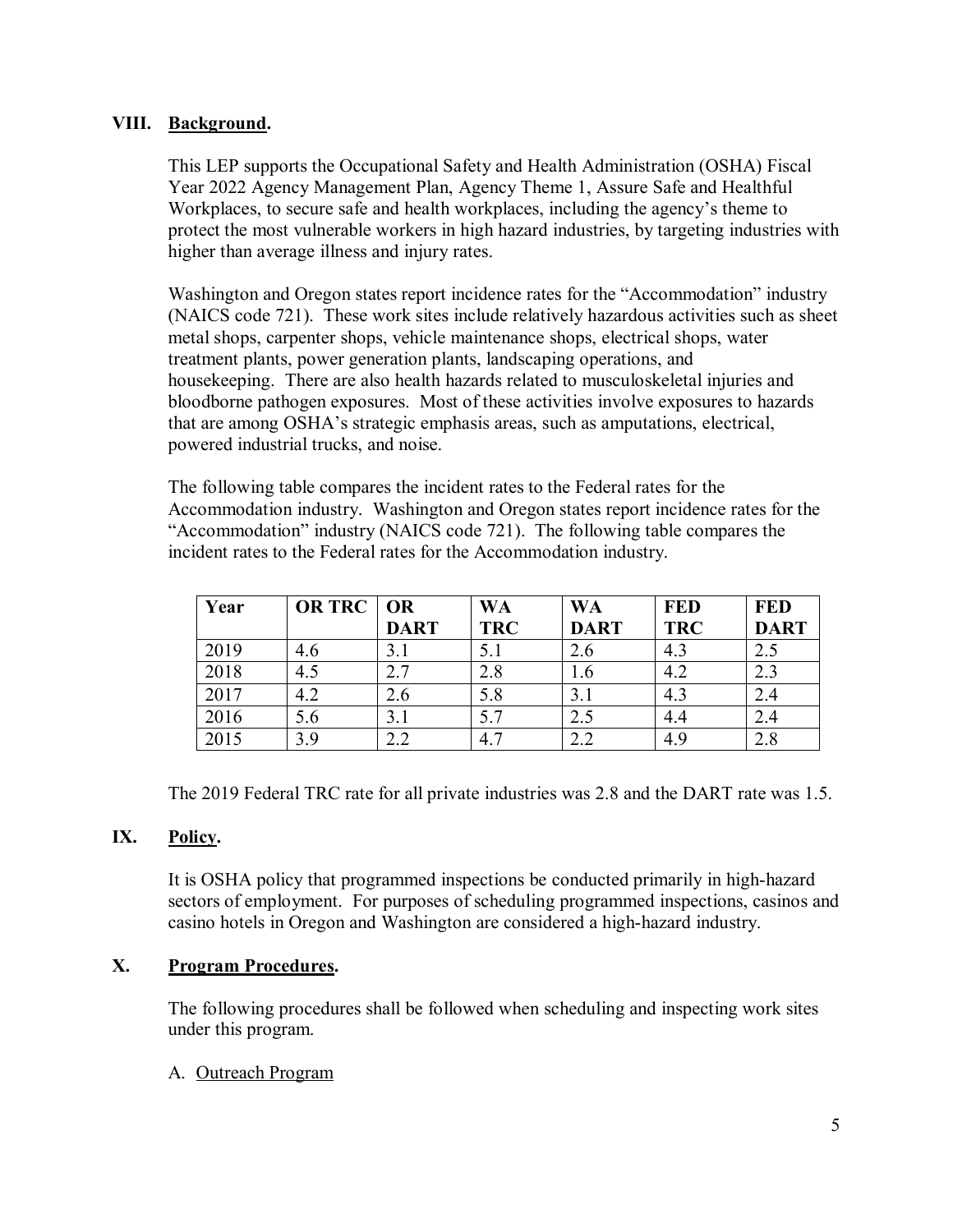This LEP has been in place for several years and outreach is a continual effort through programs such as meetings with local industry and tribal organizations. The Area Offices will continue to provide updated information to employers on topics such as the OSHA standards that apply to hotel and casino operations, how to implement a safety and health program, and details about the LEP.

#### B. Establishment List

The casino inspection program implemented by the Portland and Washington Area Offices will focus on casinos or casino hotels shall be limited to the following NAICS codes:

- 1. NAICS 713210 Casinos
- 2. NAICS 72112 Casino Hotels

Each area office will developed a list of establishments of casinos and casino hotels, based on information sources such as prior inspection history, business directories, industry advertisements and local knowledge.

C. Site Selection

Inspection sites will be randomly selected from the compiled establishment list, using a random number table and the procedure described in OSHA Memorandum for Regional Administrators, Subject: "Establishment-Targeting Lists for Emphasis Programs," dated November 12, 2014. This process uses administratively neutral criteria to identify and select establishments for programmed inspections. Within a cycle, establishments may be scheduled and inspected in any order that makes efficient use of available resources. Sites that have scheduled or are in the process of a consultation or compliance assistance visit will not be scheduled for inspection until the consultation or compliance assistance process is complete. Exceptions to this deferral must be approved by the Area Director.

- D. Inspection Procedures
	- 1. Programmed inspections initiated under this LEP shall be conducted in accordance with the FOM.
	- 2. Each employer on the targeted list shall be scheduled for a programmed inspection during the cycle except where the Area Office documents that:
		- a. A substantially complete inspection of the employer has been conducted within the previous 12 months.
		- b. The employer has been approved for exemption from inspection through participation in the Voluntary Protection Program.